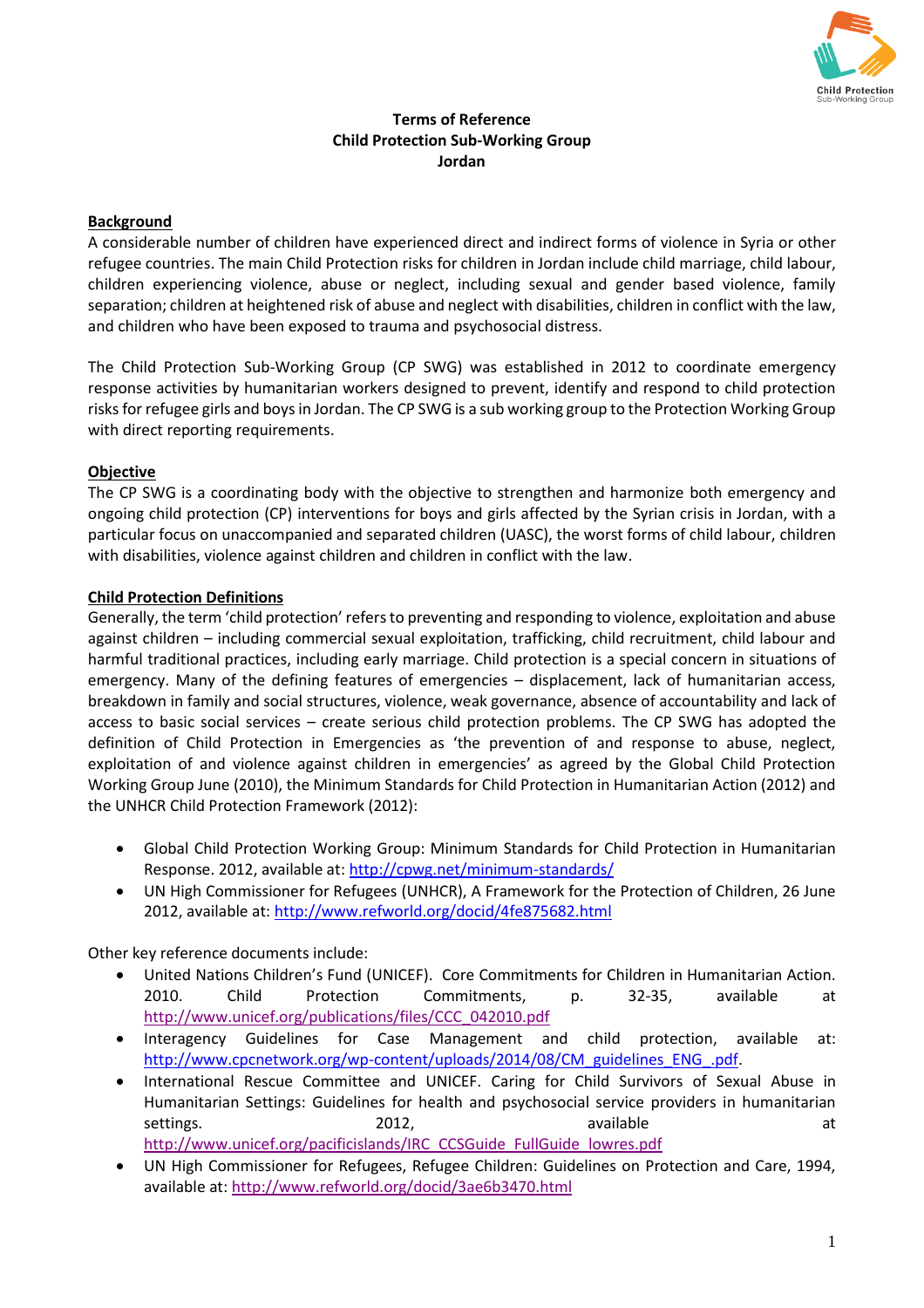

- Guidelines on Gender-Based Violence Interventions in Humanitarian Settings: https://interagencystandingcommittee.org/system/files/legacy\_files/guidelines\_for\_gender\_based \_violence\_interventions\_in\_humanitarian\_settings\_english\_.pdf
- National Framework for Family Protection from Family Violence, NCFA, 2016.

## **Guiding Principles & Approaches**

A child protection systems approach should include actions for duty bearers at all levels – family, community, national and international – to mitigate and respond to the protection risks children are facing.<sup>1</sup> This recognizes that all actors facilitate factors for building or strengthening national and community-based child protection systems, and are committed to strengthening other national associated systems and sub-system such as education, health and social welfare etc.

State actors and partners will prioritize the protection of children and provide immediate support to their well-being and development, with a view to ensuring durable solutions to their problems as soon as possible. Timely services, interventions and decisions in children's best interests are essential, as is ensuring that all interventions take into account the different protection needs and capacities of girls and boys and their families.

The following guiding principles are adopted by the CP SWG:

- $\triangleright$  State responsibility
- $\triangleright$  Urgency
- $\triangleright$  Non-Discrimination
- ▶ Do not Harm
- $\triangleright$  Partnership
- $\triangleright$  Family and community-based approach
- $\triangleright$  Child Participation
- $\triangleright$  Best Interest of the Child
- $\triangleright$  Age, Gender and Diversity
- $\triangleright$  Accountability

## **Structure of the CP SWG**

The CP SWG is a Sub-WG of the Protection WG. The Sub-Working Group will meet every second Tuesday of the month. Extraordinary meetings and ad-hoc task forces are created by the chairs and at the request of members of the Sub-Working Group, or as per urgency and prioritisation of interventions on a national and sub-national level as they arise. These ad-hoc Task Forces report to the national CP SWG. Task Forces report to the CP SWG including the CPIMS Task Force and other temporary task forces, e.g. on child labour, school violence or child marriage

A draft agenda is circulated to members of the CP SWG not later than two days before the regular monthly meeting, giving the members the opportunity to suggest additional items for discussion. Draft minutes are circulated within a week of the meeting.

## **Field based Sub Working Groups**

 $\overline{\phantom{a}}$ 

Field based Sub Working Groups report to the national CP SWG. These field based groups currently consist of a Za'atari CP/SGBV Sub Working Group, Azraq CP/SGBVSub Working Group, Irbid Coordination Meeting as well as Mafraq Coordination Meeting. Currently, discussion are being held around the Amman and South Coordination structures.

<sup>1</sup> Child Protection Working Group. Child Protection Systems in Emergencies: A Discussion Paper. 2010.

https://resourcecentre.savethechildren.net/sites/default/files/documents/1969.pdf [04 March 2019]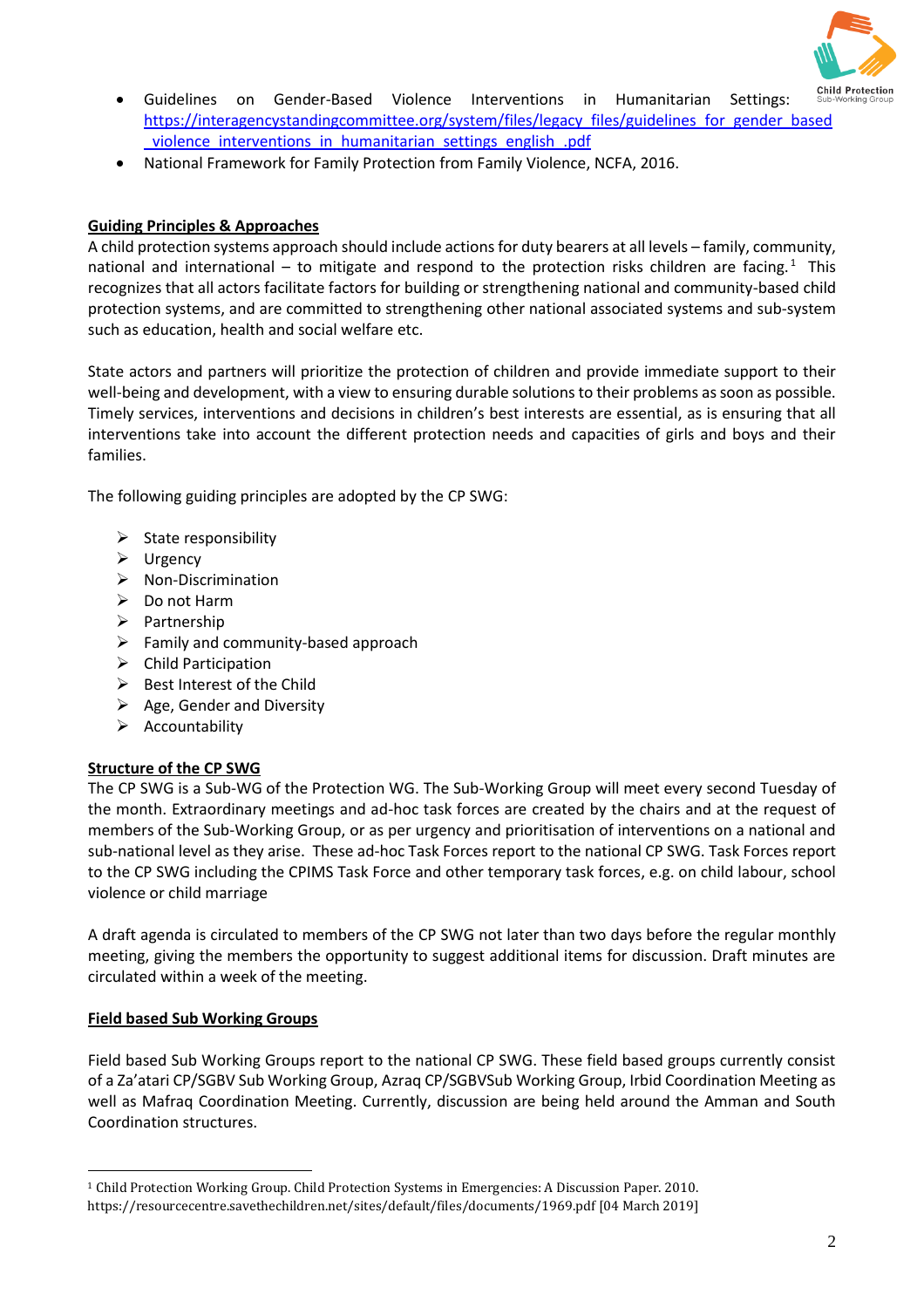

# **Linkages with other working groups/bodies**

The CP SWG liaises through focal points with the Protection WG, the GBV SWG, the Mental Health and Psychosocial Support WG, the Health WG, the Education WG and all other sectorial coordination groups. **Key Tasks of the CP SWG** 

## *1. Improving co-ordination and information sharing*

- Identify trends and emerging issues and coordination in interventions with other sectors.
- Ensure that appropriate partners are continuously engaged in working group meetings, activities and information-sharing.
- Develop and maintain a training information matrix for national and international NGOs as well as for governmental actors.
- Maintain sector information contained on the UNHCR data website, including by ensuring the regular updating of 5W matrices and Protection Dashboards, and the development of other information management tools in accordance with other inter-agency information management and reporting tools.
- Update the ToR on an annual basis, or when needed if there is a change in the context.
- Develop a Strategy and a Work Plan and revise them once a year or when needed and share the work plan with members as well as the Inter Sector Working Group.
- Coordinate monitoring and evaluation including sharing and harmonizing tools and reporting on sector results.
- Conduct regular mapping of the key areas related to CP prevention and response.
- Undertake regular briefing notes as necessary.

### *2. Data collection and inter-agency case management systems*

- Collect data on the incidence of reports of violence and neglect against girls and boys and the responses, facilitated by the use of agreed upon Information Management Systems.
- Review and consolidate existing assessments on the CP situation and/or work with relevant agencies and the refugee and host populations to conduct relevant participatory assessments on CP.
- Distribute regular and consistent reports to all stakeholders to keep them informed about the nature and extent of CP issues, activities undertaken and results achieved.

## *3. Child Protection funding*

- Update mapping of partner activities with a view to identify gaps and propose projects to address prioritized needs.
- Develop inter-agency fundraising appeals such as the 3RP.
- Explore other sources of funding and follow up with identification, and contact building with relevant donors.
- Represent the CP SWG in donor fora and inter-agency funding mechanisms (e.g. ERF, RRP).
- Provide necessary information to CP partners about funding opportunities, requirements and processes (ERF, CERF, RRP, etc).
- Prioritize pooled funding proposals according to sector priorities as appropriate (e.g. ERF and RRP).

#### *4. Mainstreaming CP into other sectors*

- Regularly participate in various sector meetings to advocate for CP concerns as appropriate, ensuring that assessments, strategies and work plans include issues related to CP.
- Enhance the participation of other sectors in the CP working group.
- Monitor and assess services provided to children to identify child protection risks and provide recommendations accordingly.
- Make periodic presentations in various fora such as Sector co-ordination meetings, the ISWG and the Inter-Agency Task Force.

## *5. Support the implementation of the Standard Operating Procedures (SOPs) and Referral Pathways*

Periodical review of the national CP and GBV SOPs in collaboration with relevant actors.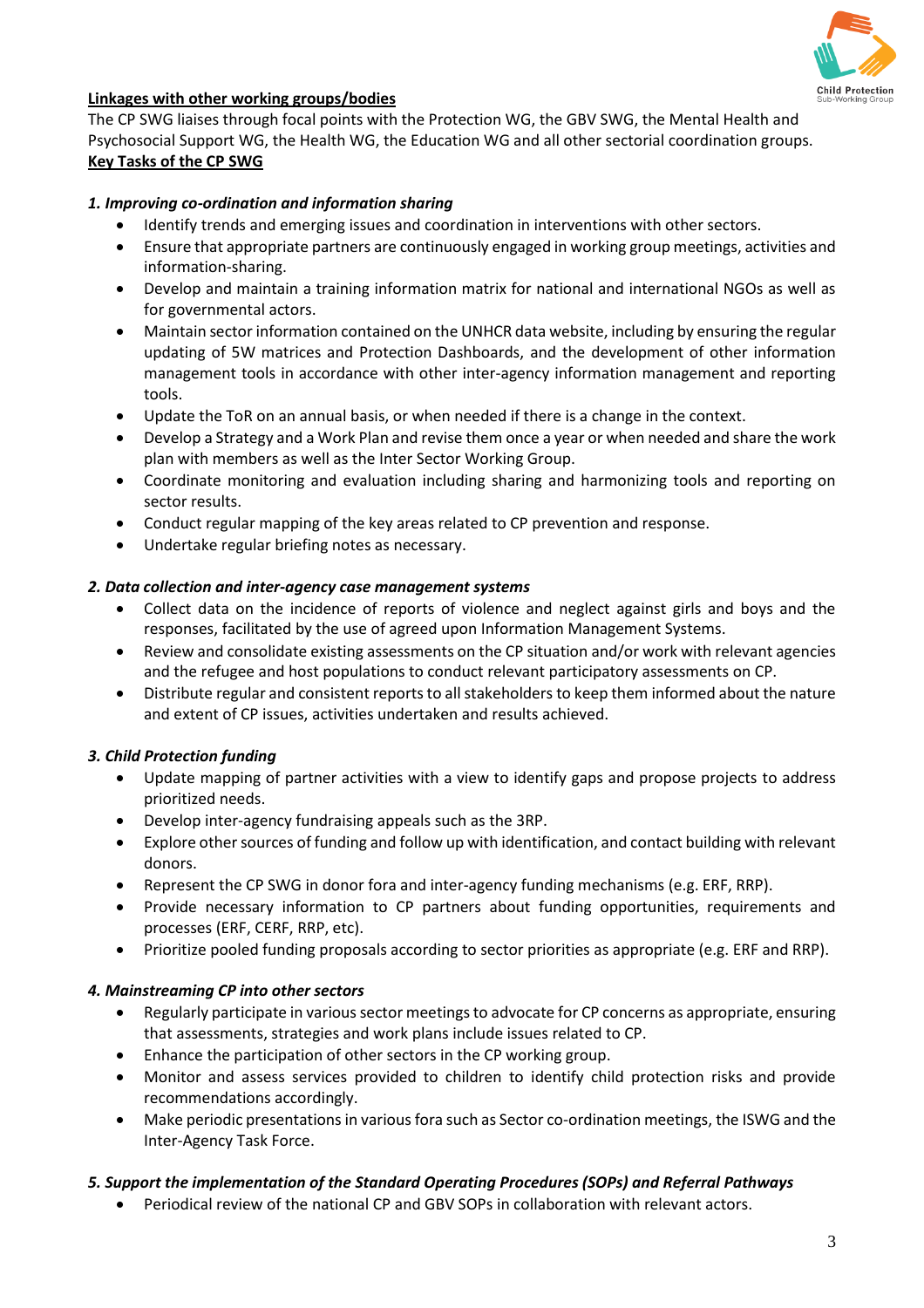

- Monitor the implementation of SOP for all actors involved in CP response.
- Monitor the implementation and updating of the referral pathways to ensure the referral system focuses on providing prompt and appropriate services to children.

### *6. Building capacity of CP partners and CP Mainstreaming*

- Promote the application of relevant national and international standards (national protocols, existing policy guidance, etc.).
- Conduct trainings and workshops on CP SWG members and members of other working groups, including refugee and host communities.
- Support the capacity building of relevant stakeholders and service providers to undertake child protection in emergencies work consistent with the CP SWG priorities, including through the exchange of information, expertise and training on child protection.
- Work with partners to develop and/or revise CP materials in accordance with the local context and implement relevant joint training sessions for child protection and multi-sectoral prevention and response.

### *7. Advocacy*

- Support community mobilization, behavior change activities and develop\revise IEC materials.
- Sensitize and advocate for specific actions for CP activities with local and national authorities.
- Sensitize and advocate for specific actions for CP with international bodies (e.g. SRSGs and Special Rapporteurs).
- Develop joint advocacy messages in coordination with the Advocacy WG, liaising with other sectors on cross-cutting issues.

### **Membership and responsibilities**

The members of the CP SWG include national/local NGOs, national authorities, UN agencies, INGOs, as well as donors. The CP SWG co-chairs will brief interested agencies on the Terms of Reference, Work Plan and the Strategy for the sub-working group, in addition the roles and responsibilities of the members.

#### **Responsibilities of CP SWG members include:**

- Coordinate planning and assessments with all other actors to avoid duplication and address gaps, including geographical and programmatic gaps.
- Regularly attend meetings and share information about activities, trends in child protection concerns facing girls and boys, and challenges encountered in the field.
- Actively participate in the activities of the working group, including leading and or participating in specific activities of the coordination group and development of common tools and approaches.
- Designate focal points for managing communication from and to the group (e.g. data request).
- Agree to follow guiding principles for ethical child protection programming.

#### **Leadership and responsibilities**

The CP SWG in Jordan is co-chaired by UNICEF and UNHCR. The coordinating agencies have equal tasks and responsibilities at all times.

#### **The coordinating agencies are responsible to:**

- Ensure the smooth running of the CP SWG and support co-ordination efforts in the field, and facilitate final endorsement of CP SWG strategies and activities.
- Share regular information, analysis and tools to enhance CP coordination and ensure members are kept abreast of child protection concerns on the national level.
- Identify existing service gaps and opportunities for programming and funding.
- Promote close and effective collaboration with members and leadership of other working groups by encouraging participation, convening regular meetings, promoting coordination and information sharing among key actors.